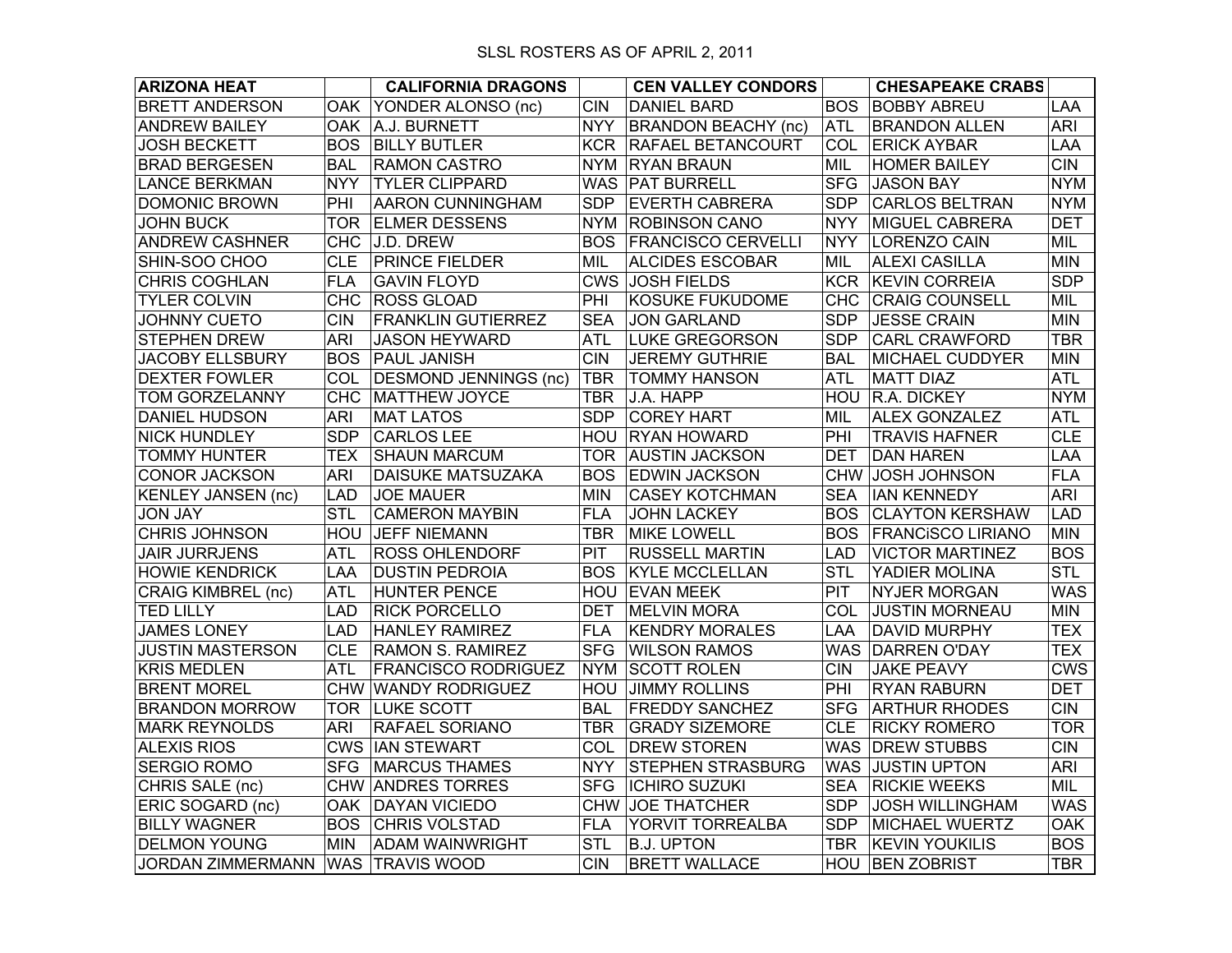| <b>EMERALD CITY OSPREY</b> |            | <b>GALAPAGOS TORTOISES</b> |            | <b>JACKSON HOLE GUIDES</b> |            | <b>MALIBU WAVE</b>          |            |
|----------------------------|------------|----------------------------|------------|----------------------------|------------|-----------------------------|------------|
| <b>JOHN AXFORD</b>         | <b>MIL</b> | <b>PEDRO ALVAREZ</b>       | PIT        | <b>BRENNAN BOESCH</b>      | <b>DET</b> | <b>GRANT BALFOUR</b>        | <b>TBR</b> |
| <b>DARIC BARTON</b>        |            | <b>OAK JOAQUIN BENOIT</b>  | <b>TBR</b> | <b>JULIO BORBON</b>        | <b>TEX</b> | <b>HEATH BELL</b>           | <b>SDP</b> |
| <b>MATT BELISLE</b>        | COL        | <b>WILSON BETEMIT</b>      | <b>KCR</b> | <b>REID BRIGNAC</b>        | <b>TBR</b> | <b>KYLE BLANKS</b>          | <b>SDP</b> |
| ADRIAN BELTRE              | BOS.       | <b>MARLON BYRD</b>         | <b>CHC</b> | <b>CLAY BUCHHOLZ</b>       | BOS.       | <b>DALLAS BRADEN</b>        | <b>OAK</b> |
| <b>JASON BERKEN</b>        | <b>BAL</b> | <b>MATT CAIN</b>           | <b>SFG</b> | <b>MIKE CAMERON</b>        | BOS.       | <b>RUSSELL BRANYAN</b>      | <b>SEA</b> |
| <b>JONATHAN BROXTON</b>    | <b>LAD</b> | <b>RAJAI DAVIS</b>         | <b>OAK</b> | <b>JAMEY CARROLL</b>       | <b>LAD</b> | <b>SEAN BURNETT</b>         | <b>WAS</b> |
| <b>JAY BRUCE</b>           | <b>CIN</b> | <b>WADE DAVIS</b>          | <b>TBR</b> | <b>CHRIS V. CARTER</b>     | OAK        | <b>FAUSTO CARMONA</b>       | <b>CLE</b> |
| <b>CHRIS CARPENTER</b>     | <b>STL</b> | <b>SCOTT DOWNS</b>         | <b>TOR</b> | <b>STARLIN CASTRO</b>      | CHC.       | SANTIAGO CASILLA            | <b>SFG</b> |
| <b>MARK ELLIS</b>          |            | <b>OAK ANDRE ETHIER</b>    | LAD        | HANK CONGER (nc)           | LAA        | <b>AROLDIS CHAPMAN (nc)</b> | <b>CIN</b> |
| YUNEL ESCOBAR              | TOR.       | <b>MATT GARZA</b>          | <b>TBR</b> | NELSON CRUZ                | <b>TEX</b> | <b>BLAKE DEWITT</b>         | <b>CHC</b> |
| <b>CHONE FIGGINS</b>       | <b>SEA</b> | <b>CARLOS GONZALEZ</b>     | COL        | <b>JOHN DANKS</b>          |            | <b>CWS JIM EDMONDS</b>      | <b>CIN</b> |
| <b>DAVID FREESE</b>        | <b>STL</b> | <b>CHASE HEADLEY</b>       | <b>SDP</b> | <b>RYAN DEMPSTER</b>       | <b>CHC</b> | <b>DANNY ESPINOSA</b>       | <b>WAS</b> |
| <b>BRIAN FUENTES</b>       | MIN.       | <b>LUKE HOCHEVAR</b>       | <b>KCR</b> | <b>IAN DESMOND</b>         | <b>WAS</b> | <b>BRETT GARDNER</b>        | <b>NYY</b> |
| <b>RAFAEL FURCAL</b>       | LAD        | <b>PHILIP HUGHES</b>       | <b>NYY</b> | <b>BRIAN DEUNSING</b>      | <b>MIN</b> | <b>ZACH GREINKE</b>         | <b>KCR</b> |
| <b>MATT GUERRIER</b>       | MIN        | <b>KELLY JOHNSON</b>       | <b>ARI</b> | <b>KYLE DRABEK (nc)</b>    | <b>TOR</b> | <b>COLE HAMELS</b>          | PHI        |
| TONY GWYNN JR              | <b>SDP</b> | <b>ADAM JONES</b>          | <b>BAL</b> | <b>NEFTALI FELIZ</b>       | <b>TEX</b> | <b>BRAD HAWPE</b>           | <b>TBR</b> |
| <b>ROY HALLADAY</b>        | PHI        | <b>RYAN KALISH</b>         | <b>BOS</b> | <b>ALEX GORDON</b>         | <b>KCR</b> | <b>OMAR INFANTE</b>         | <b>ATL</b> |
| <b>JOSH HAMILTON</b>       | <b>TEX</b> | <b>JASON KUBEL</b>         | <b>MIN</b> | <b>RAMON HERNANDEZ</b>     | <b>CIN</b> | <b>JOHN JASO</b>            | <b>TBR</b> |
| RAUL IBANEZ                | PHI        | <b>HONG-CHIH KUO</b>       | LAD        | <b>AARON HILL</b>          | <b>TOR</b> | <b>UBALDO JIMENEZ</b>       | COL        |
| <b>JASON KENDALL</b>       | <b>KCR</b> | <b>MATT LAPORTA</b>        | <b>CLE</b> | <b>AUBREY HUFF</b>         | <b>SFG</b> | <b>ANDRUW JONES</b>         | <b>CWS</b> |
| <b>BRANDON LEAGUE</b>      | <b>SEA</b> | JON LESTER                 | <b>BOS</b> | CHRIS IANNETTA             | COL        | <b>CHIPPER JONES</b>        | <b>ATL</b> |
| <b>MIKE LEAKE</b>          | CIN        | JED LOWRIE                 | <b>BOS</b> | <b>EVAN LONGORIA</b>       | <b>TBR</b> | <b>JEFF KEPPINGER</b>       | HOU        |
| <b>DERREK LEE</b>          | <b>ATL</b> | <b>CARLOS MARMOL</b>       | <b>CHC</b> | <b>RYAN MADSON</b>         | PHI        | <b>PAUL KONERKO</b>         | <b>CWS</b> |
| <b>TIM LINCECUM</b>        | <b>SFG</b> | JAMES MCDONALD             | PIT        | <b>NICK MARKAKIS</b>       | <b>BAL</b> | <b>ANDREW MCCUTCHEN</b>     | PIT        |
| <b>BENGIE MOLINA</b>       | <b>TEX</b> | <b>CASEY MCGEHEE</b>       | MIL        | <b>SEAN MARSHALL</b>       | <b>CHC</b> | <b>CARLOS PENA</b>          | <b>TBR</b> |
| <b>MIKE NAPOLI</b>         | LAA        | <b>JOEL PERALTA</b>        | <b>WAS</b> | <b>DONNIE MURPHY</b>       | <b>FLA</b> | <b>JUAN PIERRE</b>          | <b>CWS</b> |
| <b>DARREN OLIVER</b>       |            | <b>TEX FELIX PIE</b>       | <b>BAL</b> | <b>RICKY NOLASCO</b>       | <b>FLA</b> | A.J. PIERZYNSKI             | <b>CWS</b> |
| <b>CARL PAVANO</b>         | <b>MIN</b> | <b>BUSTER POSEY</b>        | <b>SFG</b> | <b>CHRIS PEREZ</b>         | <b>CLE</b> | <b>JOEL PINIERO</b>         | <b>STL</b> |
| PLACIDO POLANCO            | PHI        | <b>DAVID PRICE</b>         | <b>TBR</b> | <b>ALBERT PUJOLS</b>       | <b>STL</b> | <b>EDGAR RENTERIA</b>       | <b>SFG</b> |
| <b>BRIAN ROBERTS</b>       | BAL        | <b>ALEXEI RAMIREZ</b>      | <b>CWS</b> | <b>COLBY RASMUS</b>        | <b>STL</b> | ANIBAL SANCHEZ              | <b>FLA</b> |
| <b>JONATHAN SANCHEZ</b>    |            | <b>SFG ARAMIS RAMIREZ</b>  | CHC        | <b>SEAN RODRIGUEZ</b>      | <b>TBR</b> | <b>MARCO SCUTARO</b>        | <b>BOS</b> |
| PABLO SANDOVAL             |            | <b>SFG WILL RHYMES</b>     | <b>DET</b> | <b>ALEX SANABIA</b>        | <b>FLA</b> | <b>KELLY SHOPPACH</b>       | <b>CLE</b> |
| <b>NATE SCHIERHOLTZ</b>    | <b>SFG</b> | <b>CARLOS RUIZ</b>         | PHI        | <b>GABY SANCHEZ</b>        | <b>FLA</b> | <b>SETH SMITH</b>           | COL        |
| <b>ALFONSO SORIANO</b>     |            | CHC RAMON SANTIAGO         | DET        | <b>ERVIN SANTANA</b>       | LAA        | <b>GEOVANY SOTO</b>         | <b>CHC</b> |
| <b>DREW SUTTON</b>         | <b>CLE</b> | <b>JAMES SHIELDS</b>       | TBR        | <b>JOHAN SANTANA</b>       | <b>NYM</b> | <b>JUAN URIBE</b>           | <b>SGF</b> |
| <b>MIGUEL TEJADA</b>       | <b>SDP</b> | <b>MIKE STANTON</b>        | <b>FLA</b> | <b>KEVIN SLOWEY</b>        | MIN        | <b>WILL VENABLE</b>         | <b>SDP</b> |
| <b>DANNY VALENCIA</b>      | MIN        | <b>MARK TEIXEIRA</b>       | <b>NYY</b> | <b>MATT THORNTON</b>       |            | CWS OMAR VIZQUEL            | <b>CWS</b> |
| <b>JASON VARITEK</b>       |            | <b>BOS JIM THOME</b>       | <b>MIN</b> | EDINSON VOLQUEZ            | <b>CIN</b> | <b>BRIAN WILSON</b>         | <b>SFG</b> |
| <b>JUSTIN VERLANDER</b>    | DET        | <b>VERNON WELLS</b>        | <b>TOR</b> | <b>JAKE WESTBROOK</b>      | <b>STL</b> | <b>CARLOS ZAMBRANO</b>      | <b>CHC</b> |
| <b>JAYSON WERTH</b>        | PHI        | <b>MATT WIETERS</b>        | <b>BAL</b> | <b>JOEL ZUMAYA</b>         | <b>DET</b> | <b>RYAN ZIMMERMAN</b>       | <b>WAS</b> |